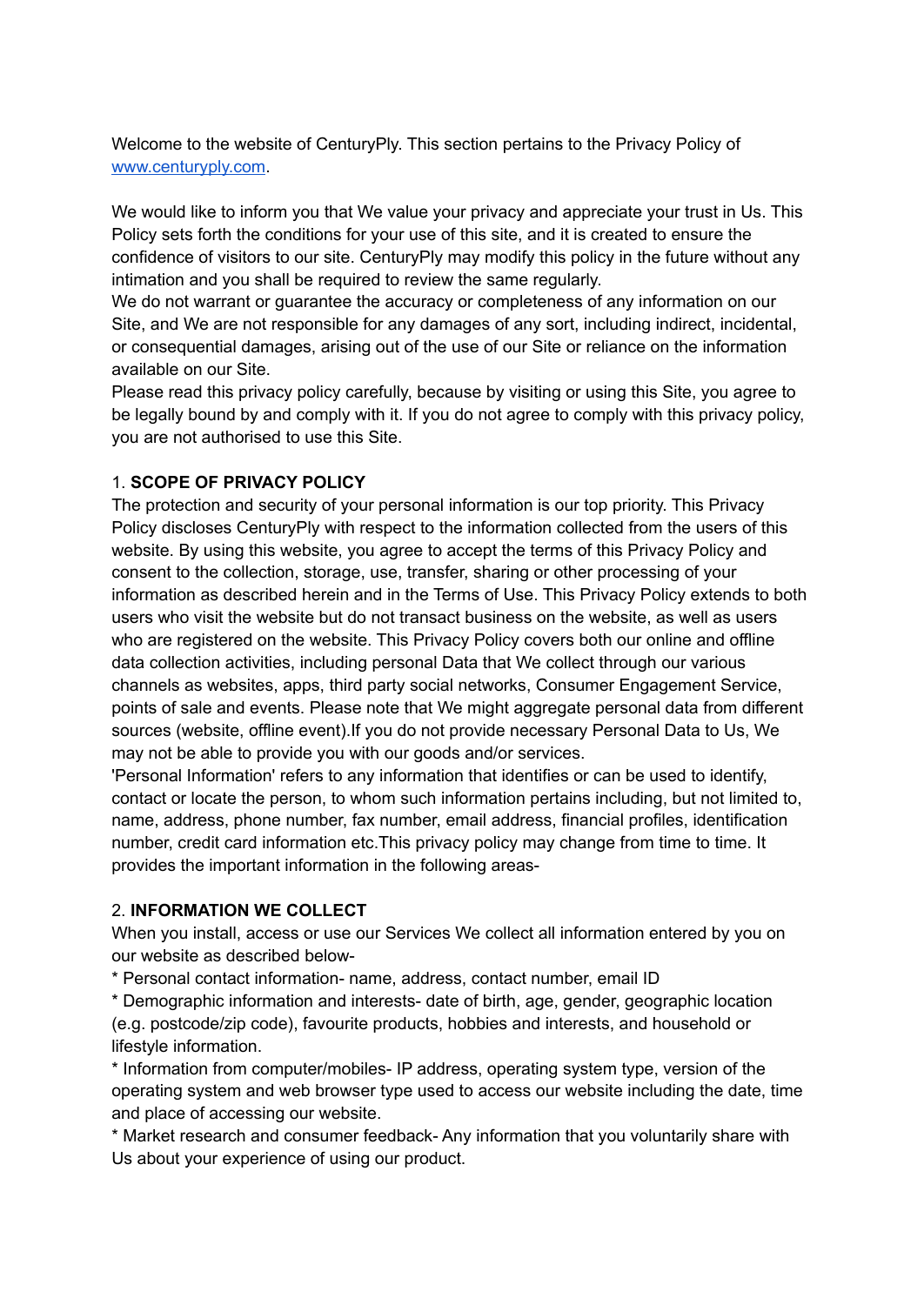\* Website/communication usage information- While navigating and interacting with our website, We use automatic data retention technologies to collect certain information about your actions such as the links you click on, kind of content you viewed and its duration, download errors and length of visit to certain pages. It is captured using cookies, web beacons and is also collected through use of third party tracking for analytics and advertising purposes.

\* Consumer generated content-Any content such as photos, videos, personal stories or other similar media published on third party networks or uploaded on our website, We collect and publish them in connection with a variety of activities including promotions, website community features, consumer engagement and third party social networking.

\* Payment and Financial information: Any information that We need in order to fulfil an order, or that you use to make a purchase, such as your debit or credit card details (cardholder name, card number, expiration date, CVV, OTP etc.) or other forms of payment (if such are made available). In any case, our payment processing provider(s) handle payment and financial information in a manner compliant with applicable laws, regulations and security standards.

\* Sensitive Personal Data. We do not seek to collect or otherwise process sensitive personal data in the ordinary course of our business. Where it becomes necessary to process your sensitive personal data for any reason, We rely on your prior express consent for any processing which is voluntary (e.g. for marketing purposes). If We process your sensitive personal data for other purposes, We rely on the compliance with applicable law.

#### 3. **SOURCES OF COLLECTION OF INFORMATION:**

\* Directly from the user: We collect information directly from you when you access our website which includes the visitor's browser type, language preference, referring site, additional websites requested, and the date and time of each visitor's request. We also collect personally- identifying information like internet protocol (IP) addresses. Further, We also collect information if you post a comment on our websites or ask Us a question through phone or email.

\* We collect information from you passively: We use tracking tools like Google Analytics, Google Webmaster, browser cookies and web beacons for collecting information about your usage of our website.

\* Offline registration forms: Printed or digital registration and similar forms that We collect via, for example, postal mail, in-store demos, contests and other promotions, or events. \* Advertising interactions: Interactions with our advertisements (e.g., if you interact with one of our ads on a third party website, We may receive information about that interaction).

\* Data We create. In the course of our interactions with you, We may create Personal Data about you (e.g. records of your purchases from our websites).

\* Data from other sources. Third party social networks (e.g. such as Facebook, Google), market research (if feedback not provided on an anonymous basis), third party data aggregators, Our promotional partners, public sources and data received when We acquire other companies.

#### 4. **USE OF YOUR PERSONAL INFORMATION**

The following information describes the various purposes/ reasons for which We collect information and use your personal data.

\* to provide and maintain the consumer services ;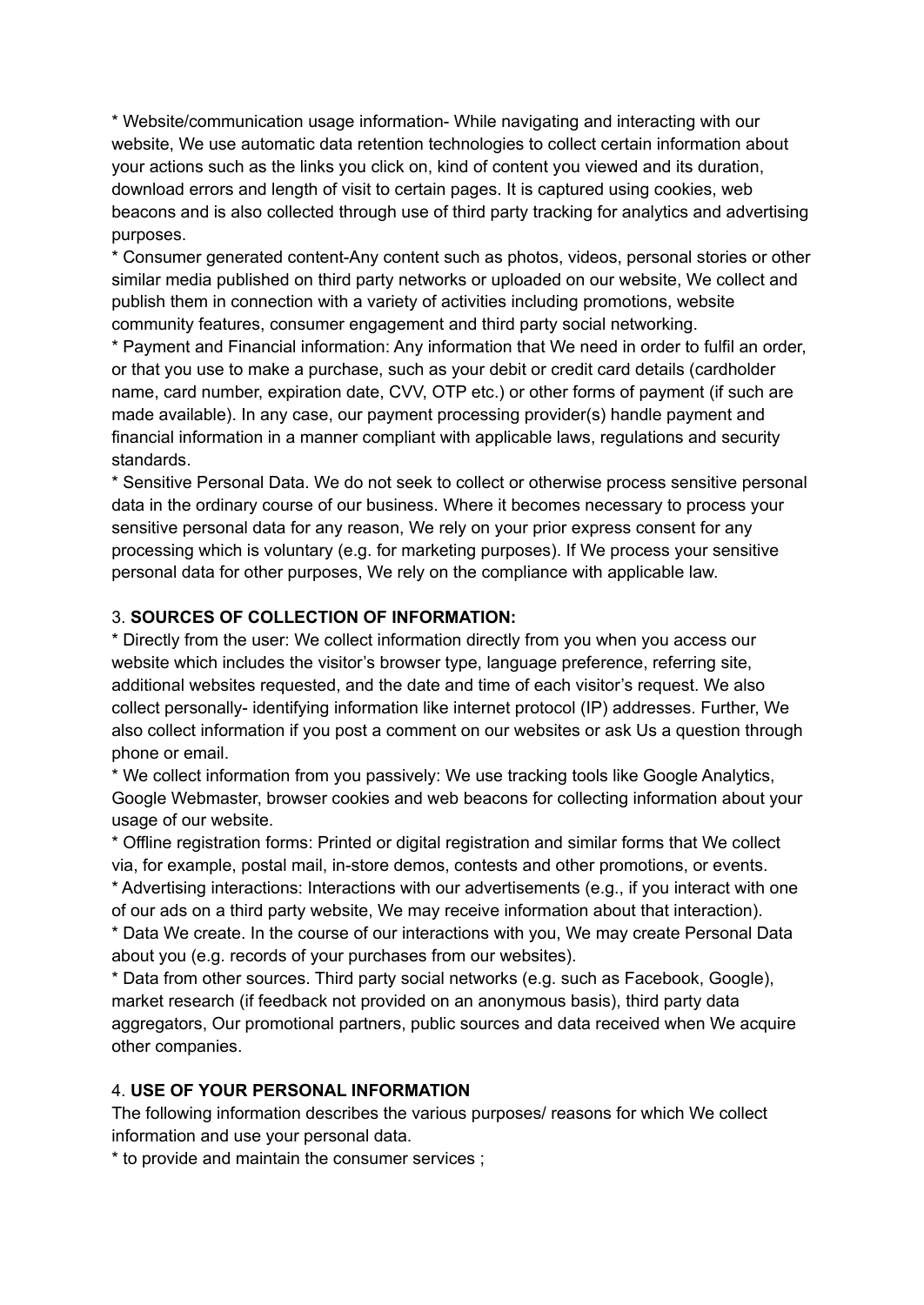\* to address and respond to order status, technical issue, product question/complaint, general questions and customer support issues;

\* to detect, prevent or otherwise address fraud, security, unlawful or technical issues;

\* to fulfil our legal and contractual obligations;

\* to sell information of leads to another company for sole commercial purpose;

\* to provide you information in future regarding our goods and services via email, ads, SMS, phone calls and postal mailings to the extent permitted by applicable laws;

\* send you promotional messages, marketing, advertising, and other information based on your preferences and social media advertising through social media platforms;

\* to provide analysis or valuable information back to our customers and users;

\* send you messages, updates, security alerts, and account notifications;

\* to look at site trends , customers preferences and habits and to analyse their profile;

\* verify or authenticate information provided by you;

\* conduct checks against databases and other information sources, including background or police checks;

\* to provide customers with targeted advertising and content;

\* to allow customers to participate in interactive features such as remembering email id or screen names so that customers can quickly login next time they visit this website;

\* to process and inform the status of orders to customers;

\* general business purposes, such as maintaining your account, conducting internal or market research and measuring the effectiveness of advertising campaigns;

\* as required by applicable law in response to legal proceedings or a request from a competent law enforcement agency or to enforce the terms of agreement or website.

#### 5. **COOKIES:**

To ensure that the website is operational, We sometimes store small pieces of data or data files called Cookies on mobile devices or computers. Cookies are used to record various aspects of your visit and assist CenturyPly to provide you with uninterrupted service. The content of the Cookie can only be retrieved or read by the server that created it. It usually contains identifiers, site names, and some numbers and characters.

Cookies allow us to store user preference data and also to save settings such as language, personal data, and other data for your device. This means the user need not reconfigure user preferences on each visit. Most Internet service providers enable cookies to improve the user experience. With cookies, you can remember a user's single access (using a session cookie) or multiple accesses (using a permanent cookie).Persistent cookies store information on your PC for various purposes, for example, recovering certain information you have recently given, (for example, passwords), figuring out what areas of the Web website visitors find most valuable, and redoing the Web webpage based on your inclinations on a continuous basis.

You can set your program to accept all cookies, to dismiss all cookies, or to tell you at whatever point a cookie is offered with the goal that you can choose each time whether to accept it.

#### 6. **SHARING OF INFORMATION WITH THIRD-PARTIES**

We will share information with third parties who perform services on our behalf. We share information with vendors who help Us manage our online registration process or payment processors or transactional message processors. Some vendors may be located outside of India.We may share information if We think we have to in order to comply with the law or to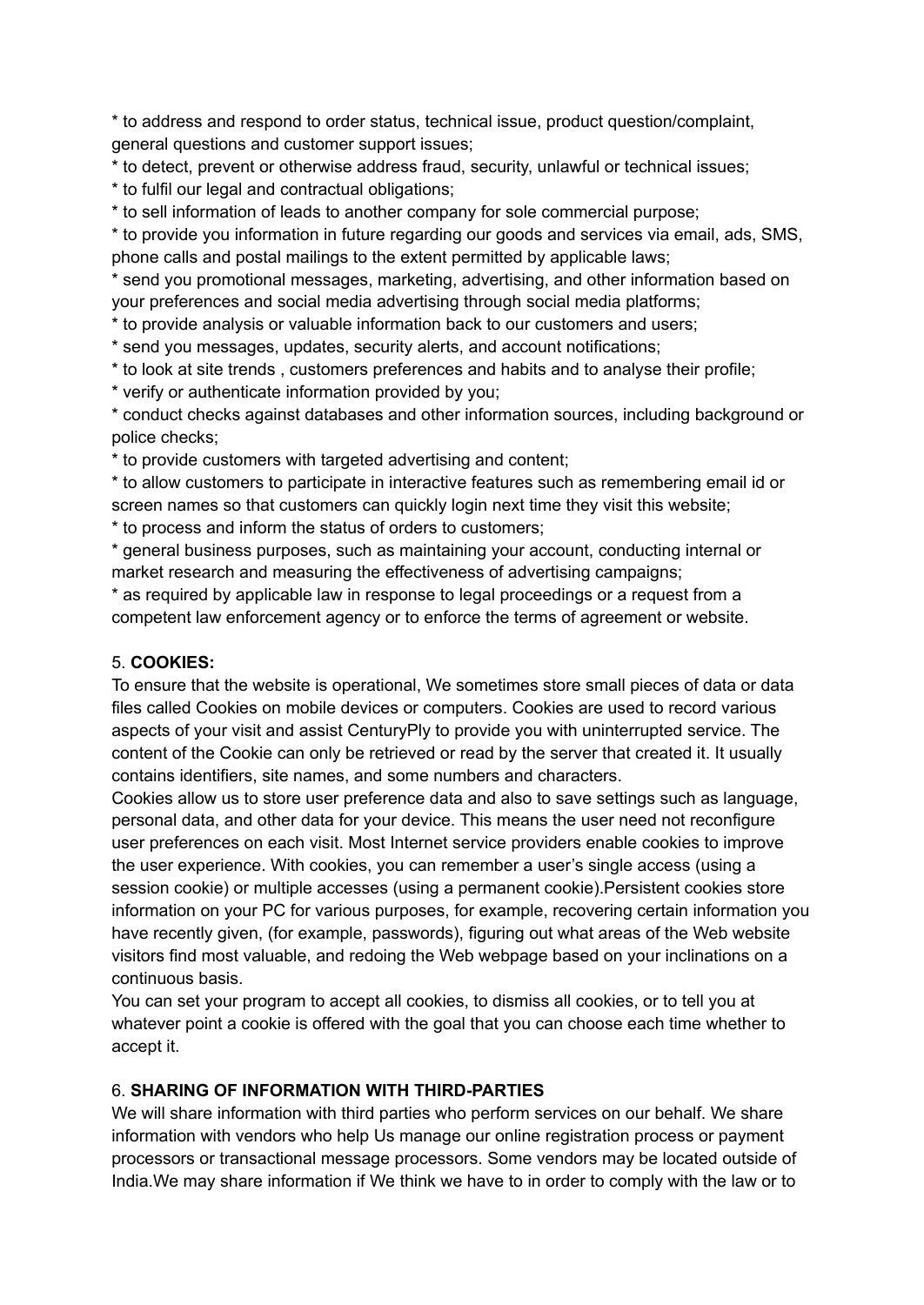protect ourselves. We will share information to respond to a court order or subpoena. We may also share it if a government agency or investigatory body requests. Or, We might also share information when We are investigating potential fraud. We may share information with any successor to all or part of our business. For example, if part of our business is sold, We may give our customer list as part of that transaction.We may share information with third parties(who offer Interior Solutions, to service your Interior Decor needs)for sole commercial purpose. These third party companies may employ their marketing efforts to provide you with their service offerings.We may share your information for reasons not described in this policy. We will inform you before we take this step.Any third party granted access to data, as permitted above, shall be subject to the terms and conditions of this agreement. Acceptance of these terms must be provided in writing by the third party before data will be released.

### 7. **RETENTION OF YOUR PERSONAL DATA**

In accordance with applicable laws, We will use your Personal Data for as long as necessary to satisfy the purposes for which your Personal Data was collected or to comply with applicable legal requirements. Personal data used to provide you with a personalised experience will be kept for a duration permitted by applicable laws.

# 8. **DISCLOSURE, STORAGE AND/OR TRANSFER OF YOUR PERSONAL DATA**

We use appropriate measures to keep your Personal Data confidential and secure. However, that these protections do not apply to information you choose to share in public areas such as third party social networks.People who can access your Personal Data:. Your Personal Data will be processed by our authorized staff or agents, on a need to know basis, depending on the specific purposes for which your Personal Data have been collected .Measures taken in operating environments: We store your Personal Data in operating environments that use reasonable security measures to prevent unauthorized access. We follow reasonable standards to protect Personal Data. The transmission of information via the Internet is, unfortunately, not completely secure and although We will do our best to protect your Personal Data, We cannot guarantee the security of the data during transmission through our Websites/apps.

# 9. **DISCLOSURE TO AUTHORIZED PARTNERS**

Some of our services are provided by our partners. We may share some of your personal data with our partners to provide a better customer service and user experience. For example, when you are purchasing products from our website, We may share your personal data with the logistics service provider to arrange delivery, or arrange for the partner to provide service. Our partners do not have right to use shared personal data for any other purpose. The personal data can only be processed for specific, clear and lawful purposes and will only disclose the data necessary to provide the service.

### 10. **COPYRIGHT**

Copyright of this Site and the materials included in it, unless otherwise indicated, are owned by the CenturyPly, and we reserve all rights. You may not copy or distribute any text materials or any photography, illustration, artwork or other graphic material contained on this Site for any use without first obtaining You may not download, reproduce, or reprint any photographs, artwork, or other graphics without Our prior permission and the owner of that material. You may not use the Company's name or any material contained on our Site to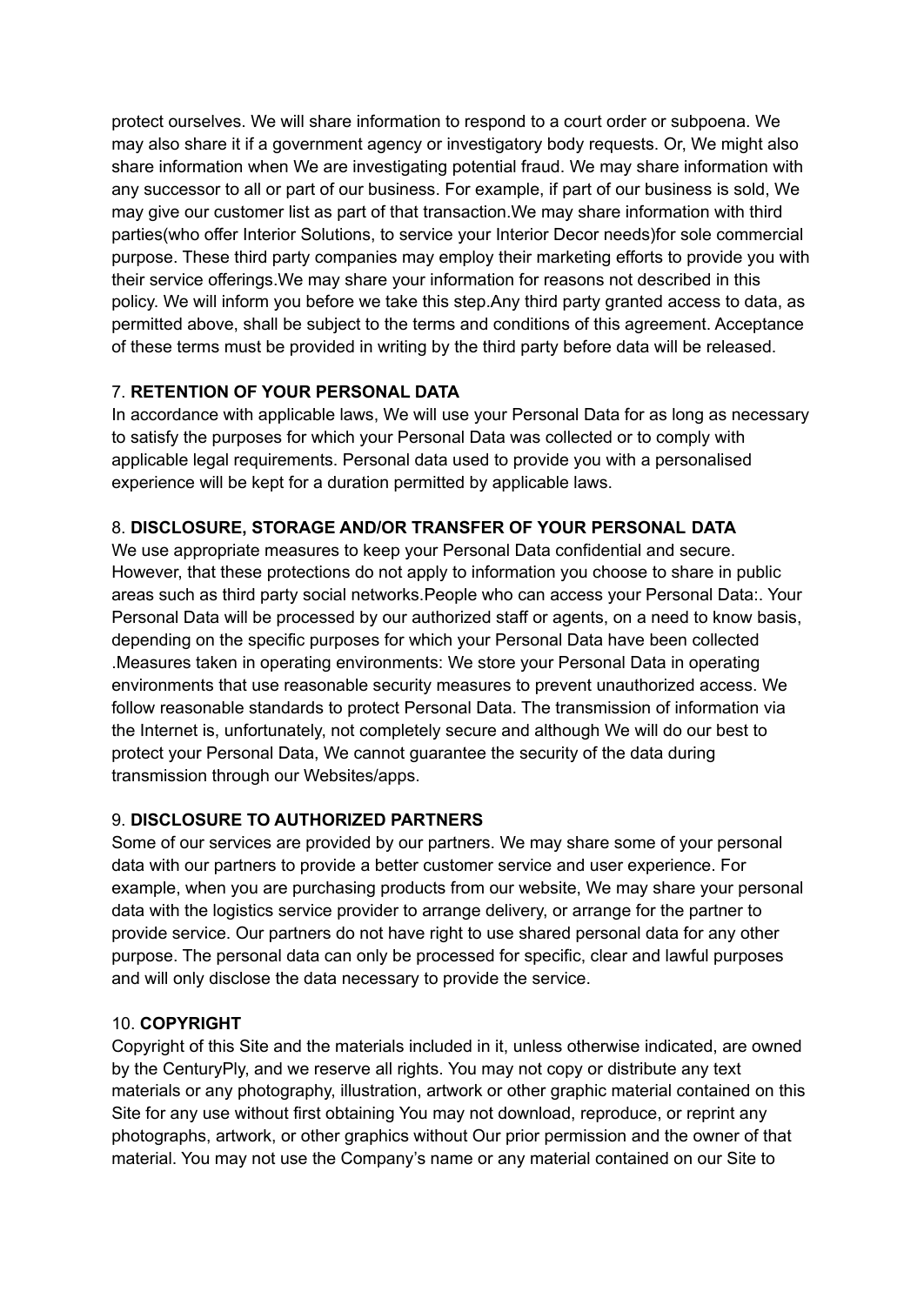imply endorsement, sponsorship, or affiliation with us in any manner. Failure in adherence to this clause may make you liable for liquidated damages.

### 11. **TRADEMARK**

CenturyPly, CenturyPly Logo and any other trademarks on our Site ("Our Trademarks") are trademarks of CenturyPly. You may not use Our Trademarks for any product or service that does not belong to us or in any manner that is likely to cause confusion about whether we are the source, affiliated with, sponsor of, or endorser of any product or service. In addition, you may not use Our Trademarks in any manner that disparages or discredits us. Failure in adherence to this clause may make you held liable for liquidated damages.

### 12. **YOUR RIGHTS:**

\* Access to Personal Data. You have the right to access, review and request a physical or electronic copy of information held about you. You also have the right to request information on the source of your Personal Data. These rights can be exercised by sending Us an e-mail at customerhelpdesk@centuryplycom. If the request is submitted by a person other than you, without providing evidence that the request is legitimately made on your behalf, the request will be rejected. Please note that any identification information provided to Us will only be processed in accordance with, and to the extent permitted by applicable laws. \* Additional rights (e.g. modification, deletion of Personal Data). Where provided by law, you can (i) request deletion, the portability, correction or revision of your Personal Data; (ii) limit the use and disclosure of your Personal Data; and (iii) revoke consent to any of our data processing activities.

\* Please note that, in certain circumstances, We will not be able to delete your Personal Data without also deleting your user account. We may be required to retain some of your Personal Data after you have requested deletion, to satisfy our legal or contractual obligations. We may also be permitted by applicable laws to retain some of your Personal Data to satisfy our business needs.

We hope that We can satisfy queries you may have about the way we process your Personal Data. However, if you have unresolved concerns you also have the right to complain to competent data protection authorities.

#### 13. **SHARING AND DISCLOSURE**

We may disclose your information to courts, law enforcement, governmental or public authorities, tax authorities, or authorised third parties, if and to the extent We are required or permitted to do so by law or where disclosure is reasonably necessary: (i) to comply with our legal obligations, (ii) to comply with a valid legal request or to respond to claims asserted against CenturyPly, (iii) to respond to a valid legal request relating to a criminal investigation to address alleged or suspected illegal activity, or to respond to or address any other activity that may expose Us, you, or any other of our users to legal or regulatory liability (iv) to protect the rights, property or personal safety of CenturyPly , its employees, its Members, or members of the public.

### 14. **ONWARD TRANSFER LIABILITY**

In cases of onward transfer to third parties of your personal data, CenturyPly is not liable for any unlawful accounts of the third party and its agents, employees, etc.

#### 15. **DATA ERASURE**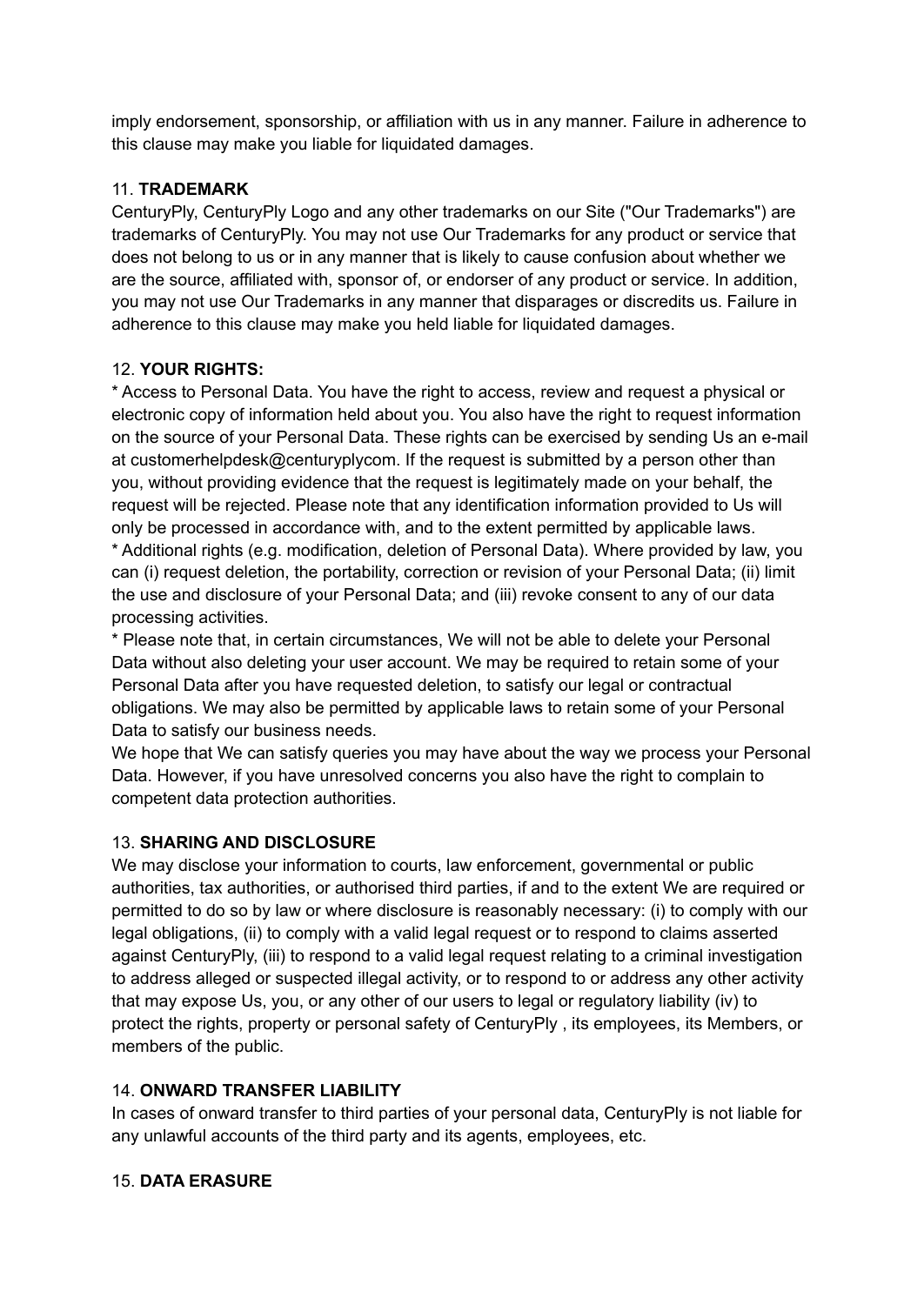You can request that your personal information be deleted. Please note that if you request the erasure of your personal information:

\* We may retain your personal information as necessary for our legitimate business interests, such as prevention of money laundering, fraud detection and prevention, and enhancing safety.

\* We may retain and use your personal information to the extent necessary to comply with our legal obligations.

\* Information you have shared with others (e.g., Reviews, forum postings) will continue to be publicly visible on our website, even after your account is cancelled. However, attribution of such information to you will be removed. Some copies of your information (e.g., log records) will remain in our database, but are disassociated from personal identifiers.

\* Because We take measures to protect data from accidental or malicious loss and destruction, residual copies of your personal information may not be removed from our backup systems for a limited period of time

#### 16. **SECURITY**

While no organization can guarantee perfect security, We are continuously implementing and updating administrative, technical, and physical security measures to help protect your information against unauthorized access, loss, destruction, or alteration, maintain data accuracy, and ensure correct use of information.If you establish an account with Us through this website, your account information and profile will be password-protected. It is recommended that you do not divulge your password to anyone. Our personnel will never ask you for your password in an unsolicited phone call or in an unsolicited e-mail. Remember to sign out of your account and close your browser window when you have finished your session. This is to help ensure that others cannot access your personal information and correspondence if you share a computer with someone else or are using a computer in a public place where others may have access to it.Whenever you voluntarily disclose personal information online–for example on message boards, through e-mail or in chat areas–that information can be collected and used by others. No data transmission over the Internet or any wireless network can be guaranteed to be perfectly secure. As a result, while We try to protect your personal information, We cannot ensure or guarantee the security of any information you transmit to Us, and you do so at your own risk.

### 17. **HOW YOU CAN UPDATE, CORRECT OR DELETE YOUR INFORMATION**

You can access the information that We collect online and maintain through normal updating methods. To update, correct or delete this information, you can contact us at customerhelpdesk@centuryply.com. Your account can be deleted or deactivated, but doing so may result in your not being able to access or receive certain services.

### 18. **BUSINESS TRANSFERS**

If CenturyPly undertakes or is involved in any merger, acquisition, reorganisation, sale of assets, bankruptcy, or insolvency event, then We may sell, transfer or share some or all of our assets, including your information in connection with such transaction or in contemplation of such transaction (e.g., due diligence).

### 19. **CORPORATE AFFILIATES**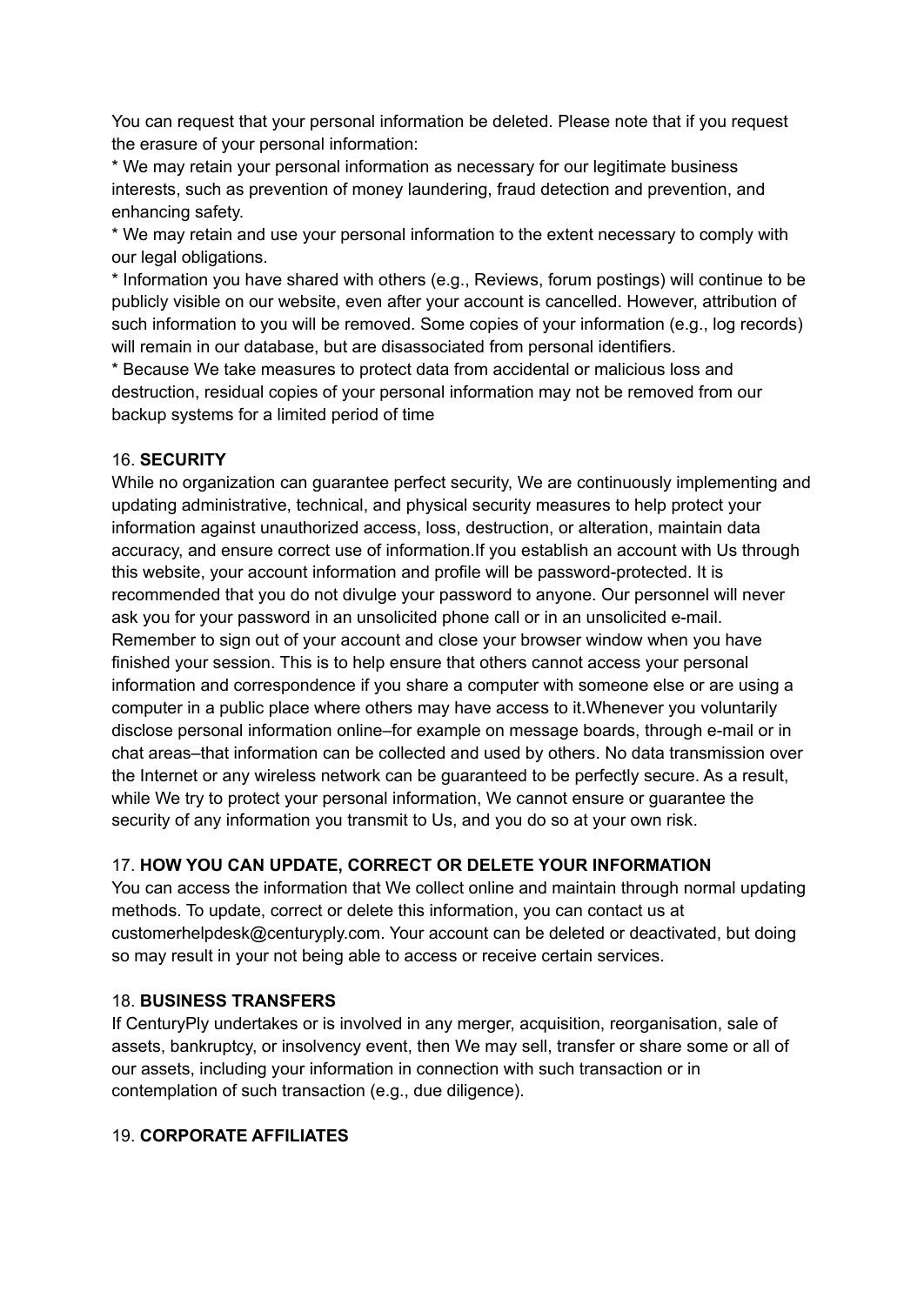To support Us in providing, integrating, promoting and improving the CenturyPly Platform, Payment Services, and our affiliates' services, We may share personal information within our corporate family of companies that are related by common ownership or control.

### 20. **EMAIL OPT-OUT**

You can opt out of receiving our marketing emails. To stop receiving our promotional emails, please email to us at customerhelpdesk@centuryply.com. It may take about ten days to process your request. Even if you opt out of getting marketing messages, We will still be sending you transactional messages through email and SMS about your purchases.

# 21. **TERMINATION**

We reserve the right to terminate the Site and this User Agreement at any time without notice for any reason, including, in the case of the User Agreement, for your violation of any of its provisions. The Limitations of Liability and Governing Law Sections of this User Agreement shall survive any such termination.

# 22. **THIRD PARTY SITES**

If you click on one of the links to third party websites, you may be taken to websites We do not control. This policy does not apply to the privacy practices of those websites. Read the privacy policy of other websites carefully as they are governed by their own user agreements and privacy policies which you should be sure to read. We are not responsible for these third party sites.

# 23. DISCLAIMERS AND LIMITATION OF LIABILITY

ALTHOUGH WE INTEND TO TAKE REASONABLE STEPS TO PREVENT THE INTRODUCTION OF VIRUSES, WORMS, "TROJAN HORSES" OR OTHER DESTRUCTIVE MATERIALS TO OUR SITE, WE DO NOT GUARANTEE OR WARRANT THAT OUR SITE OR MATERIALS THAT MAY BE DOWNLOADED FROM OUR SITE ARE FREE FROM SUCH DESTRUCTIVE FEATURES. WE ARE NOT LIABLE FOR ANY DAMAGES OR HARM ATTRIBUTABLE TO SUCH FEATURES. WE ARE NOT LIABLE FOR ANY CLAIM, LOSS OR INJURY BASED ON ERRORS, OMISSIONS, INTERRUPTIONS OR OTHER INACCURACIES IN OUR SITE OR FOR ANY CLAIM, LOSS OR INJURY THAT RESULTS FROM YOUR USE OF THIS SITE OR YOUR BREACH OF ANY PROVISION OF THIS USER AGREEMENT.

### 24. **UPDATES TO THIS POLICY**

This Privacy Policy was last updated on 1st April 2022. We reserve the right to modify this Privacy Policy at any time in accordance with applicable law. If We do so, We will post the revised Privacy Policy and update the "Last Updated" date at the top. We encourage you to periodically review this page for the latest information on our policy practices. If you continue to use the services after those changes are in effect, you agree to the revised policy.If you have any other queries about this policy, please contact us at [customerhelpdesk@centuryply.com](mailto:customerhelpdesh@centuryply.com).

### 25. **JURISDICTION**

If you choose to visit the website, your visit and any dispute over privacy is subject to this Policy and the website's terms of use. In addition to the foregoing, any disputes arising under